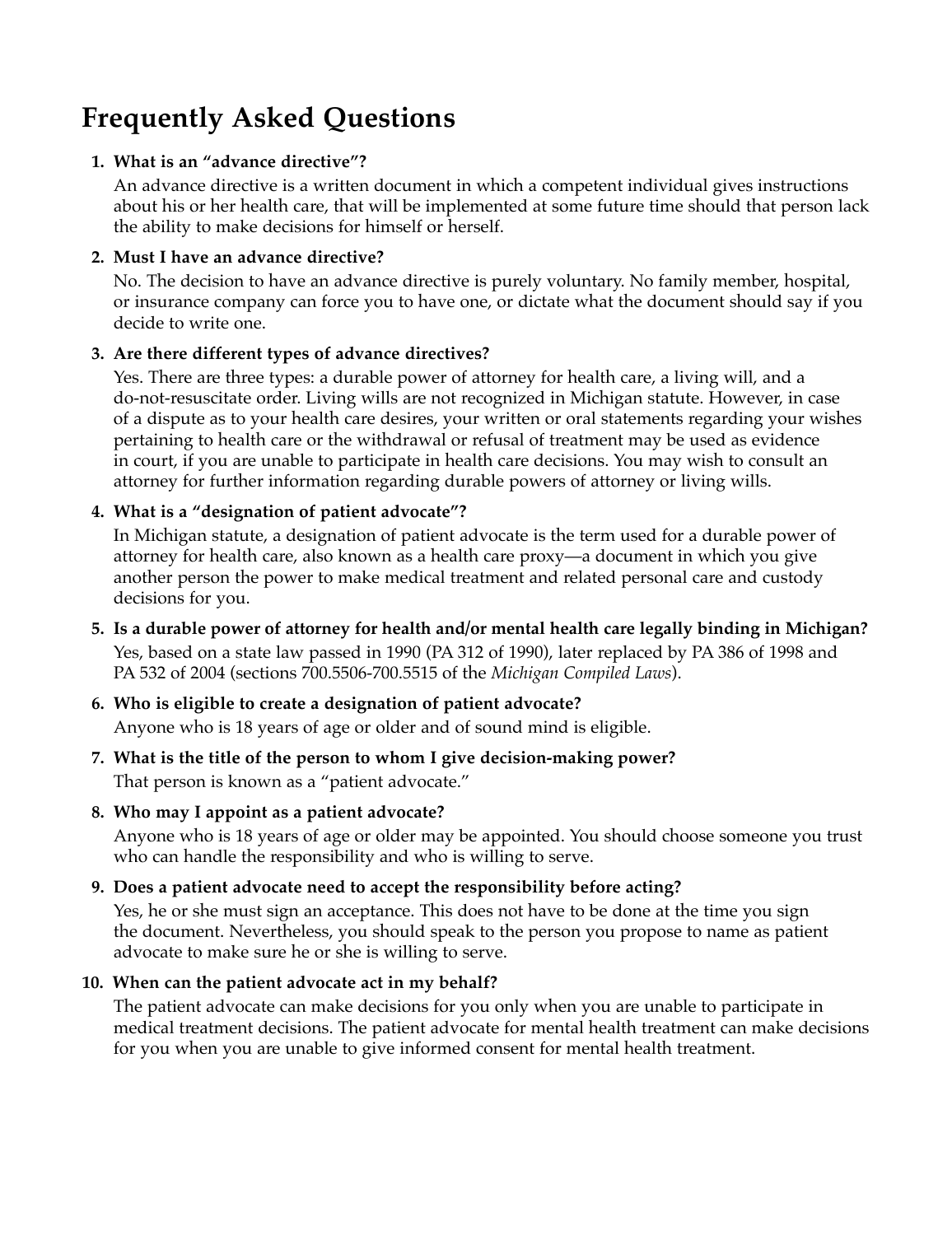#### **11. Why might I be unable to participate in medical and mental health treatment decisions?**

You may become temporarily or permanently unconscious from disease, accident, or surgery. You may be awake but mentally unable to make decisions about your care due to disease or injury. In addition, you might have a temporary loss of ability to make or communicate decisions if, for example, you had a stroke. Others might suffer long-term or permanent loss through a degenerative condition such as Alzheimer's disease. Your doctor and a mental health professional, after examination, may determine that you are unable to give informed consent for mental health treatment.

#### **12. Who determines that I am no longer able to participate in these decisions?**

Your attending physician and one other physician or licensed psychologist must make that determination. If your religious beliefs prohibit an examination to make this determination, and this is stated in the designation document, you must indicate in the document how the determination will be made. For mental health treatment, your physician and a mental health professional must make that determination.

#### **13. What powers can I give a patient advocate?**

You can give a patient advocate the power to make those personal care decisions you normally make for yourself. For example, you can give your patient advocate power to consent to or refuse medical treatment for you, to arrange for home health care or adult day care, arrange care in a nursing home, or move you to a home for the aged. A patient advocate may also be empowered to make an anatomical gift of all or part of the patient's body. According to state law, if you were to become incompetent while pregnant, your patient advocate could not authorize a medical treatment decision to withhold or withdraw treatment that would result in your death. You can give your patient advocate for mental health the power to obtain and consent to mental health care and treatment that is in your best interest, including arranging for appropriate residential placement and making payments to secure the necessary treatment.

#### **14. Can I give my patient advocate the authority to make decisions to withhold or withdraw life-sustaining treatment, including food and water administered through tubes?**

Yes, but you must express in a clear and convincing manner that the patient advocate is authorized to make such decisions, and you must acknowledge that these decisions could or would allow your death. If you have specific desires as to when you want to forego life-sustaining treatment, you must describe in the document the specific circumstances in which he or she can act.

#### **15. Do I have the right to express in the document my wishes concerning medical treatment and personal care?**

Yes. You might, for example, express your wishes concerning the type of care you want during terminal illness. You might also express a desire not to be placed in a nursing home and a desire to die at home. Your patient advocate has a duty to try to follow your wishes.

## **16. Is it important to express my wishes in the designation of patient advocate document?**

Yes. Your wishes might not be followed if others are unaware of them. It can also be a great burden for your patient advocate to make a decision for you without your specific guidance.

#### **17. Can I revoke my patient advocate designation?**

Yes. A patient may revoke his or her designation at any time and in any manner sufficient to communicate an intent to revoke. However, for mental health treatment, you may waive your right to revoke your Patient Advocate Designation for up to 30 days to allow for treatment.